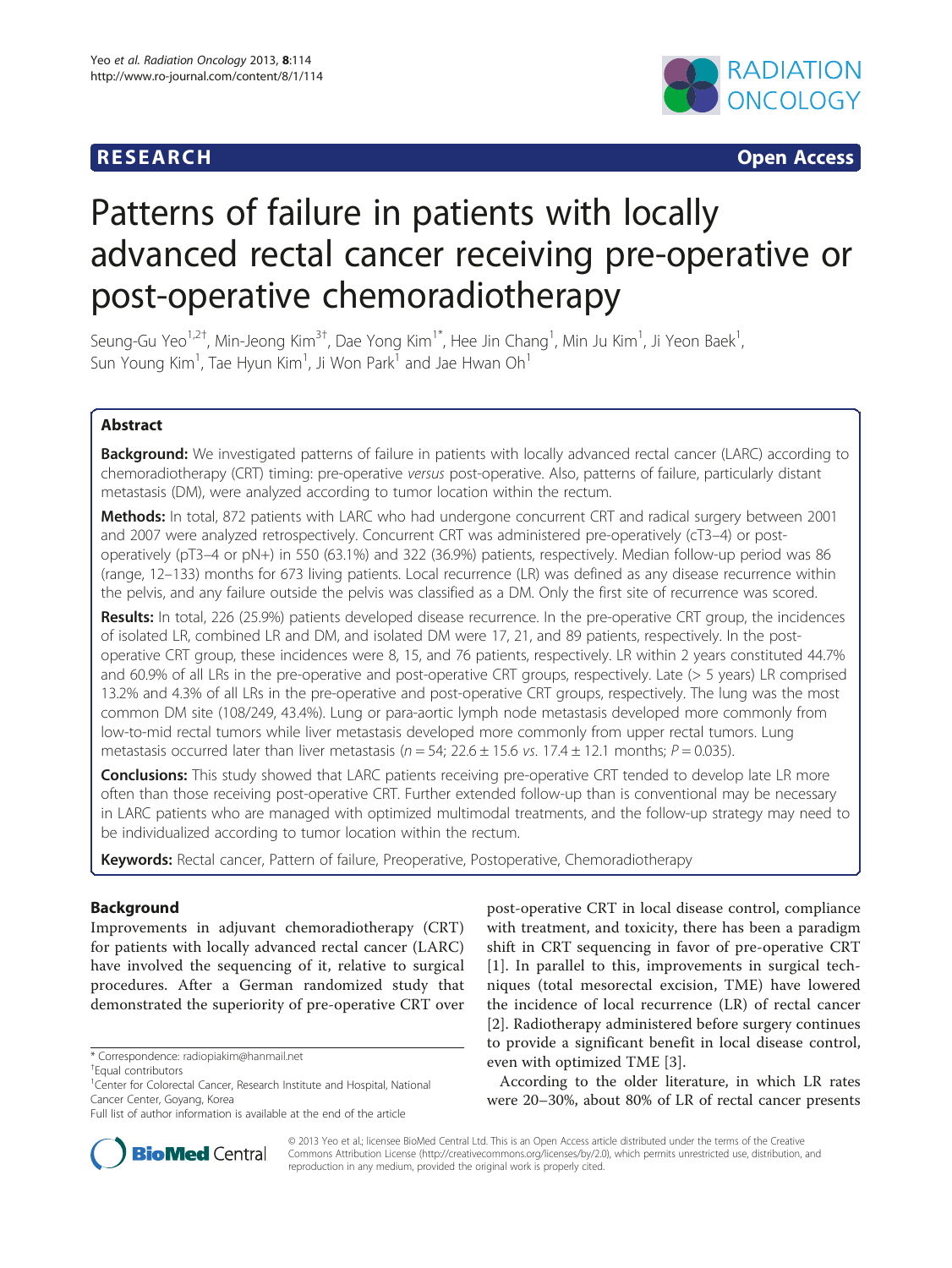during the first 2 years after tumor resection. Following wide adoption of TME and CRT (pre-operative or postoperative), LR rates of LARC have been reduced to  $\sim$  5–10%. Along with this reduction in the LR rate, some reports indicated a tendency for prolongation of the time to LR development [[4\]](#page-6-0). This phenomenon has been reported since general adoption of pre-operative CRT, but was also shown when post-operative CRT was more common [[5\]](#page-6-0). However, few studies have compared the patterns of failure, including time to LR, between LARC patient groups managed with pre-operative or postoperative CRT. Regarding distant metastasis (DM) from LARC, tumor location within the rectum can influence failure patterns because lymphatic drainage pathways differ according to vertical subsite in the rectum [\[6](#page-6-0)]. Exploring time to DM or DM sites on the grounds of primary tumor location within the rectum may facilitate understanding patterns of failure in rectal cancer. This information will faciliate optimizing or individualizing follow-up strategies.

In this study, we investigated patterns of failure in patients with LARC according to CRT timing. Also, patterns of failure, particularly DM, were analyzed according to tumor location.

# **Methods**

#### Patient selection

In total, 872 patients with LARC (T3-4 or N+) who had undergone concurrent CRT and radical surgery between 2001 and 2007 were selected, applying the following inclusion criteria: 1) histologically confirmed adenocarcinoma, 2) no other cancer diagnosed simultaneously or within the previous 5 years, and 3) no evidence of distant metastasis before or at the time of surgery. Concurrent CRT was administered pre-operatively (cT3–4) or post-operatively (pT3–4 or pN+) in 550 (63.1%) and 322 (36.9%) patients, respectively. Since the introduction of pre-operative CRT at our institution in October 2001, routine treatment for clinically staged T3–4 rectal cancer located at the midto-low rectum  $(≤ 9$  cm from the anal verge) has gradually changed from post-operative to pre-operative CRT. During and after the transition period, upfront surgery with postoperative CRT was performed routinely for upper (> 9–12 cm) rectal cancer, and for mid-to-low rectal cancer, it was determined by the preferences of patients or attending physicians. A tumor was considered to be a rectal cancer if a proportion of the tumor was located below the peritoneal reflection or if the lower margin of the tumor was within 12 cm of the anal verge. The study was performed in accordance with the guidelines of our institutional review board, which deemed that informed consent was not required because the study was a retrospective analysis.

All patients underwent pre-treatment workups for clinical staging, including digital rectal examination, complete

blood count, liver function tests, serum carcinoembryonic antigen tests, video colonoscopy, chest radiography, and computed tomography (CT) scanning of the abdomen and pelvis with or without transrectal ultrasonography. Additionally, pelvic magnetic resonance imaging (MRI) was performed in the pre-operative CRT group.  $^{18}$ F-deoxyfluoroglucose positron emission tomography was performed as required. Clinical stage was determined based primarily on MRI and CT in the pre-operative and post-operative CRT groups, respectively. Clinically positive lymph node involvement was defined as a lymph node with the smallest diameter of 0.5 cm, observed on CT or MRI. All stages were determined according to the American Joint Committee on Cancer Staging System, 6th edition [\[7\]](#page-6-0).

#### **Treatments**

Radiotherapy was delivered to the whole pelvis at a dose of 45 Gy in 25 fractions, followed by a 5.4 Gy boost in three fractions within 6 weeks. All patients underwent CT simulation for three-dimensional conformal planning, and a three-field treatment plan used a 6-MV photon posterior-anterior field and 15-MV photon-opposed lateral beams. The prescription dose was specified at the isocenter of the planning target volume. The initial radiation field encompassed a volume that included the gross tumor and mesorectum (pre-operative CRT) or tumor bed (post-operative CRT), presacral space, the entire sacral hollow, and the regional lymphatics, including the perirectal, internal iliac, presacral, and distal common iliac lymphatics. The superior border was placed at L5/S1, and the inferior border at > 3 cm caudal to the gross tumor or tumor bed. The boost field included the gross tumor volume and mesorectum (pre-operative CRT) or tumor bed (post-operative CRT), with  $\geq 2$  cm margin in all directions.

Chemotherapy administered concurrently with radiotherapy was performed according to one of the following three regimens: 5-fluorouracil and leucovorin, capecitabine, or capecitabine and irinotecan. The details of the chemotherapy regimens were described previously [[8](#page-6-0)]. Patients underwent radical proctectomy, including high ligation of the inferior mesenteric vessels and total mesorectal excision. Lateral node dissection was not performed routinely. The interval between pre-operative CRT and surgery was 4–8 weeks, and 3–8 weeks between surgery and postoperative CRT. Post-operative chemotherapy was initiated 3–6 weeks after surgery or post-operative CRT using one of the following three regimens: 5-fluorouracil and leucovorin, capecitabine, or an oxaliplatin-based regimen.

#### Evaluation

All patients underwent standardized follow-up, consisting of physical examination, complete blood count, liver function tests, serum carcinoembryonic antigen tests, and chest radiography every 3 months for the first 2 years, and every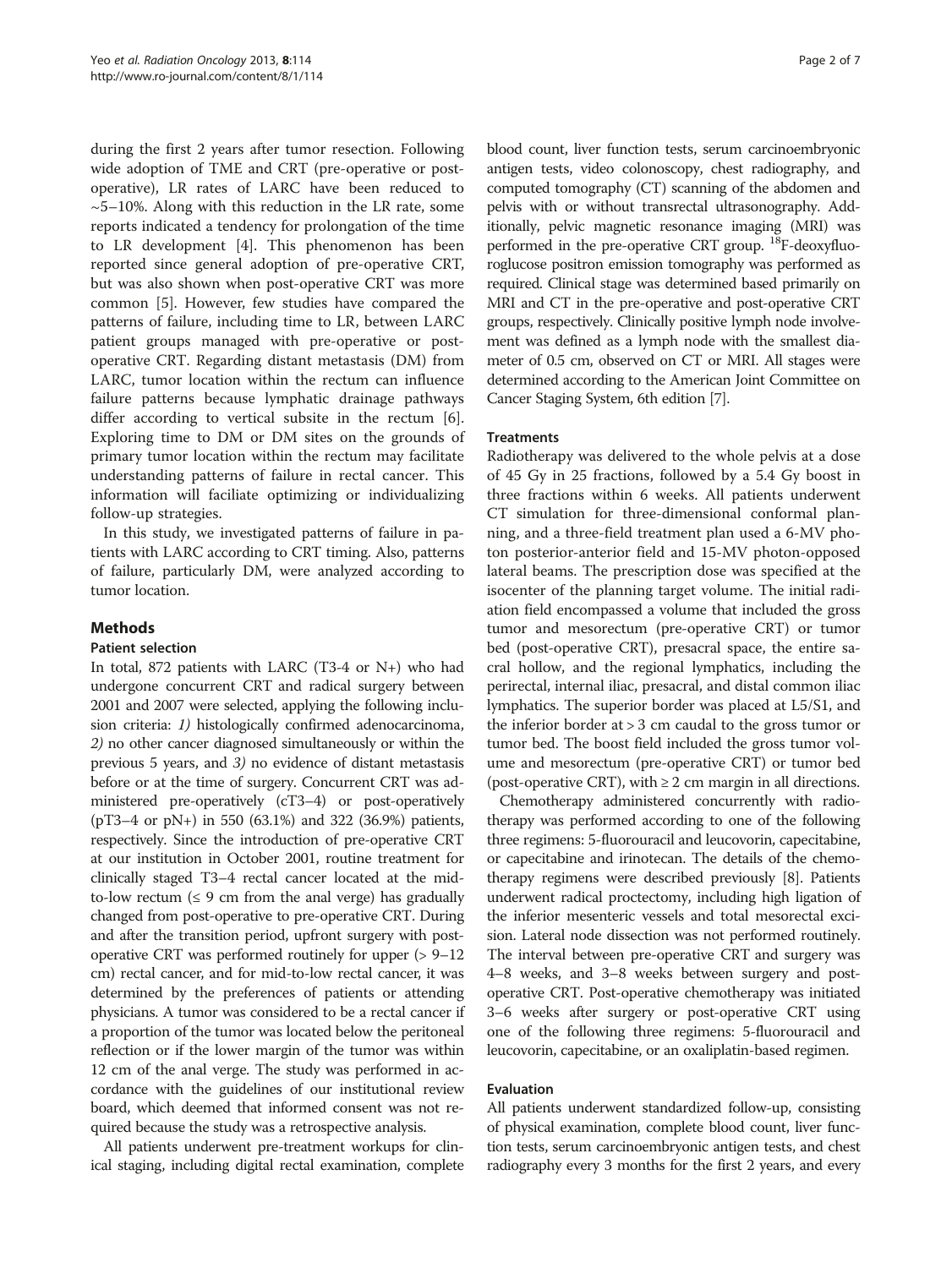6 months thereafter, as well as abdominopelvic CT every 6 months. Colonoscopic examinations were performed 1 year post-operatively, and then once every 2 years. Recurrence was determined on clinical, radiological or histological grounds. Radiological evidence involved serial radiological examinations showing progressive growth of the mass, including abnormally high uptake on 18F-deoxyfluoroglucose positron emission tomography.

# Statistical analyses

Intergroup comparisons were conducted using the chisquare test, Fisher's exact test, linear-by-linear association, or t-test, depending on the nature of the data. LR was defined as any disease recurrence within the pelvis, and any failure outside the pelvis was classified as a DM. Only the first site of recurrence was scored. Disease-free survival (DFS) was defined as the time interval between CRT initiation (pre-operative CRT) or surgery (post-operative CRT) and any type of recurrence. The survival time of patients remaining free of recurrence was censored. DFS was estimated using the Kaplan-Meier method, and the significance of differences was assessed with the log-rank test. The level of statistical significance was set at  $P < 0.05$ ; all reported P-values were two-tailed. Statistical analyses were performed using the SPSS software (release 14.0; SPSS Inc., Chicago, IL, USA).

# Results

# Patients and treatment outcomes

Table 1 lists patient demographics and disease characteristics. No statistically significant difference was observed between the two CRT sequence groups in pre-treatment characteristics, including age, gender, histological grade, serum carcinoembryonic antigen level and clinical stage, except for tumor location; even after excluding upper rectal cancer, significantly more patients with low rectal cancer were treated initially with pre-operative CRT rather than up-front surgery (36.9% *vs.* 23.9%;  $P = 0.001$ ). In the pre-operative CRT group, downstaging to ypStage 0–I occurred in 229 (41.7%) patients. Sphincter-sparing surgery rates were significantly higher in the postoperative CRT group (88.8%,  $n = 286$  vs. 82.7%,  $n = 455$ ;  $P = 0.015$ ), however, this difference was not found upon exclusion of patients with upper rectal cancer in the post-operative CRT group (83.0%,  $n = 156$ , *vs.* 82.7%,  $n =$ 455;  $P = 0.937$ ). The positive circumferential resection margin ( $\leq$  0.1 cm) rate was not different between the two CRT groups. This rate was significantly higher in patients with low rectal tumors (16.9%) compared with mid (5.7%) or upper (4.3%) tumors ( $P < 0.001$ ).

#### Failure patterns according to CRT timing

For the 673 living patients, the median follow-up period was 86 (range, 12–133) months. In total, 226 (25.9%)

#### Table 1 Patients' characteristics

|                                  | Pre-op CRT<br>$(n = 550)$ | Post-op CRT<br>$(n = 322)$ | $\mathsf{P}^\ddagger$ |
|----------------------------------|---------------------------|----------------------------|-----------------------|
| Age (mean, yr)                   | $57.0 \pm 10.9$           | $57.8 \pm 10.5$            | 0.272                 |
| Gender                           |                           |                            |                       |
| Male                             | 370 (67.3)                | 202 (62.7)                 | 0.173                 |
| Female                           | 180 (32.7)                | 120 (37.3)                 |                       |
| Histological grade <sup>7</sup>  |                           |                            |                       |
| Low                              | 516 (94.9)                | 278 (94.9)                 | 0.986                 |
| High                             | 28(5.1)                   | 15(5.1)                    |                       |
| CEA (ng/mL)                      |                           |                            |                       |
| $\leq 5.0$                       | 370 (67.3)                | 178 (65.0)                 | 0.508                 |
| > 5.0                            | 180 (32.7)                | 96 (35.0)                  |                       |
| Tumor location (cm) <sup>†</sup> |                           |                            |                       |
| Low $(< 5.0)$                    | 203 (36.9)                | 45 (14.9)                  | < 0.001               |
| Middle (5.0-9.0)                 | 347 (63.1)                | 143 (47.2)                 |                       |
| Upper (> 9.0-12.0)               |                           | 115 (38.0)                 |                       |
| Clinical stage                   |                           |                            |                       |
| Ш                                | 111(20.2)                 | 77 (23.9)                  | 0.196                 |
| Ш                                | 439 (79.8)                | 245 (76.1)                 |                       |
| Pathological stage               |                           |                            |                       |
| 0                                | 84 (15.3)                 |                            | < 0.001               |
| I                                | 145 (26.4)                |                            |                       |
| II                               | 154 (28.0)                | 88 (27.3)                  |                       |
| Ш                                | 167 (30.4)                | 234 (72.7)                 |                       |
| <b>CRM</b>                       |                           |                            |                       |
| Negative                         | 506 (92.0)                | 290 (90.1)                 | 0.328                 |
| Positive                         | 44 (8.0)                  | 32 (9.9)                   |                       |

Abbreviations: CRT = chemoradiotherapy; CEA = carcinoembryonic antigen; CRM = circumferential resection margin.

\* Evaluated with pretreatment diagnostic biopsy specimen. Low = well or moderately differentiated; high = poorly differentiated, mucinous, or signet ring cell carcinoma.

† Distance of distal end of tumor from anal verge.

‡ t-test, Chi-square test, or Fisher's exact test.

patients developed disease recurrence. In pre-operative CRT group, the incidences of isolated LR, combined LR and DM, and isolated DM were 17 (13.4%), 21 (16.5%), and 89 (70.1%) patients, respectively. In the postoperative CRT group, these incidences were 8 (8.1%), 15 (15.2%), and 76 (76.8%) patients, respectively. In the preoperative and post-operative CRT groups, the actuarial 7-year LR rates were 7.4% and 7.2%, respectively  $(P =$ 0.803), the DM rates were 16.5% and 24.5%, respectively  $(P = 0.004)$ , and the DFS rates were 76.5% and 68.9%, respectively ( $P = 0.007$ ). Recurrence type (LR *vs*. DM) did not differ between the two CRT groups. The lung was the most common site of DM (108/249, 43.4%) and the proportions of DM sites did not differ between the groups (Table [2](#page-3-0)). Pre-operative CRT seemed to delay LR more than post-operative CRT, but time to failure was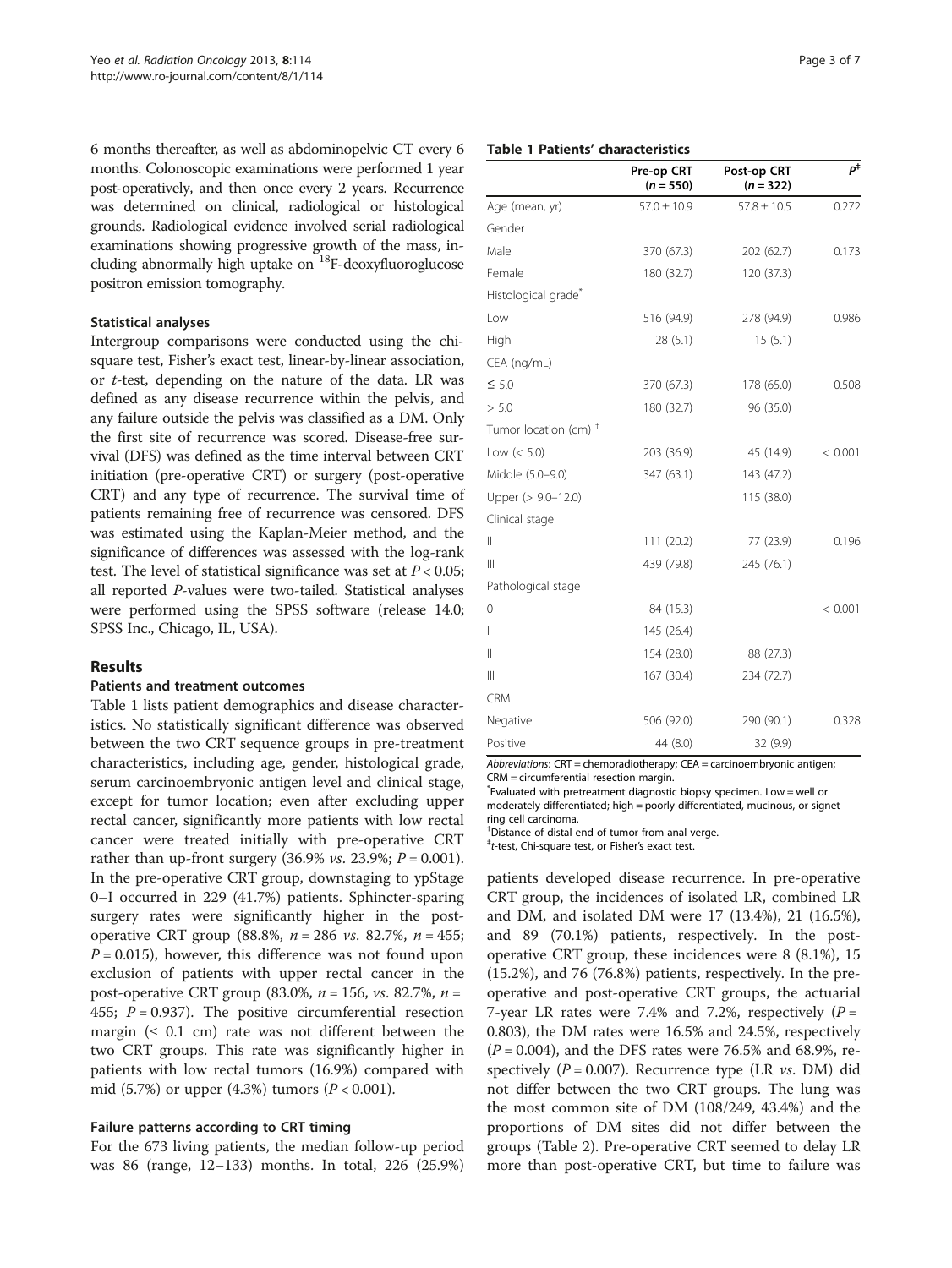#### <span id="page-3-0"></span>Table 2 Patterns of failure according to CRT timing

| Site of failure      |                     | Pre-op CRT, n (%)  | Post-op CRT, n (%)  | $P^{\ddagger}$ |
|----------------------|---------------------|--------------------|---------------------|----------------|
| Type of recurrence   | LR alone            | 17(13.4)           | 8(8.1)              | 0.573          |
|                      | LR with DM          | 21(16.5)           | 15(15.2)            |                |
|                      | DM alone            | 89 (70.1)          | 76 (76.8)           |                |
|                      | Total               | 127 (100)          | 99 (100)            |                |
| DM site <sup>®</sup> | Lung                | 64 (48.1)          | 44 (37.9)           | 0.208          |
|                      | Liver               | 24 (18.0)          | 30(25.9)            |                |
|                      | PAN                 | 27(20.3)           | 20 (17.2)           |                |
|                      | Others <sup>+</sup> | 18 (13.5)          | 22 (19.0)           |                |
|                      | Total               | 133 (100)          | 116 (100)           |                |
| Time to failure      |                     | Pre-op CRT, months | Post-op CRT, months | $P^{\ddagger}$ |
| Type of recurrence   | LR alone            | $37.2 \pm 21.2$    | $35.2 \pm 27.4$     | 0.841          |
|                      | LR with DM          | $25.6 \pm 21.3$    | $19.9 \pm 13.3$     | 0.372          |
|                      | DM alone            | $21.2 \pm 15.9$    | $19.1 \pm 12.1$     | 0.334          |
|                      | Total               | $24.1 \pm 18.3$    | $20.5 \pm 14.5$     | 0.112          |
| DM site*             | Lung                | $24.3 \pm 18.2$    | $20.1 \pm 10.7$     | 0.130          |
|                      | Liver               | $16.5 \pm 9.3$     | $18.2 \pm 14.1$     | 0.597          |
|                      | PAN                 | $18.8 \pm 16.6$    | $19.0 \pm 13.5$     | 0.964          |
|                      | Others $†$          | $21.5 \pm 15.4$    | $18.3 \pm 13.9$     | 0.494          |

Abbreviations: CRT = chemoradiotherapy; LR = local recurrence; DM = distant metastasis; PAN = para-aortic lymph node.

Some patients had distant metastases occurring at multiple sites.

† Peritoneal seeding, inguinal lymph node, bone, brain, supraclavicular lymph node.

‡ Linear-by-linear association or t-test.

not significantly different (Table 2). When the recurrences were stratified according to incidence time intervals, LR (alone or with DM) within 2 years constituted 44.7% and 60.9% of all LRs in the pre-operative and post-operative CRT groups, respectively. Late (> 5 years) LR (alone or with DM) comprised 13.2% and 4.3% of all LRs in the pre-operative and post-operative CRT groups, respectively (Table 3, Figure [1](#page-4-0)).

For all patients included in the study, time to LR (alone or with DM;  $n = 61$ ) was significantly longer than time to DM (DM alone;  $n = 165$ ;  $28.7 \pm 21.3$  vs.  $20.2 \pm$ 14.3 months;  $P = 0.005$ ). When this was analyzed separately according to CRT scheme, a significant difference was found only in the pre-operative CRT group (LR,  $30.8 \pm 21.9$  *vs.* DM,  $21.2 \pm 15.9$  months;  $P = 0.018$ ), not in the post-operative CRT group (LR,  $25.3 \pm 20.2$  vs. DM,  $19.1 \pm 12.1$  months;  $P = 0.173$ ).

#### Failure patterns according to tumor location

Patients with upper rectal tumors comprised 13.2% (115/872) of the total. Their LR/DM ratio was slightly lower than patients with low-to-mid rectal tumors (not significant). Lung or para-aortic lymph node metastasis developed relatively more frequently from low-to-mid rectal tumors while liver metastasis was more frequent from upper rectal tumors  $(P = 0.041;$  Table [4](#page-4-0)). Time to DM was slightly longer in low-to-mid rectal tumors compared with upper rectal tumors  $(20.7 \pm 14.4 \text{ vs. } 17.9 \pm 13.5$ months), but the difference was not statistically significant  $(P = 0.405)$ ; however, a significantly increased time to DM

| Table 3 Recurrence proportions at each time interval according to CRT timing |  |  |  |  |  |  |
|------------------------------------------------------------------------------|--|--|--|--|--|--|
|------------------------------------------------------------------------------|--|--|--|--|--|--|

|          | LR alone <sup>®</sup> |             | LR with DM <sup>*</sup> |             | DM alone <sup>®</sup> |             | <b>Total</b> |             |
|----------|-----------------------|-------------|-------------------------|-------------|-----------------------|-------------|--------------|-------------|
| Year     | Pre-op CRT            | Post-op CRT | Pre-op CRT              | Post-op CRT | Pre-op CRT            | Post-op CRT | Pre-op CRT   | Post-op CRT |
| $\leq$ 2 | 4(41.2)               | 4(50.0)     | 13 (61.9)               | 10(66.7)    | 63 (70.8)             | 56 (73.7)   | 80(63.0)     | 70 (70.7)   |
| $> 2-5$  | 10(47.0)              | 3(37.5)     | 6(28.6)                 | 5(33.3)     | 22(24.7)              | 19(25.0)    | 38 (29.9)    | 27(27.3)    |
| > 5      | 3(11.8)               | (12.5)      | 2(9.5)                  |             | 4(4.5)                | (1.3)       | 9(7.1)       | 2(2.0)      |
|          | 17 (100)              | 8(100)      | 21 (100)                | 15 (100)    | 89 (100)              | 76 (100)    | 127 (100)    | 99 (100)    |

Abbreviations:  $CRT =$ chemoradiotherapy;  $LR =$ local recurrence;  $DM =$ distant metastasis.

All P-values by linear-by-linear association were not significant.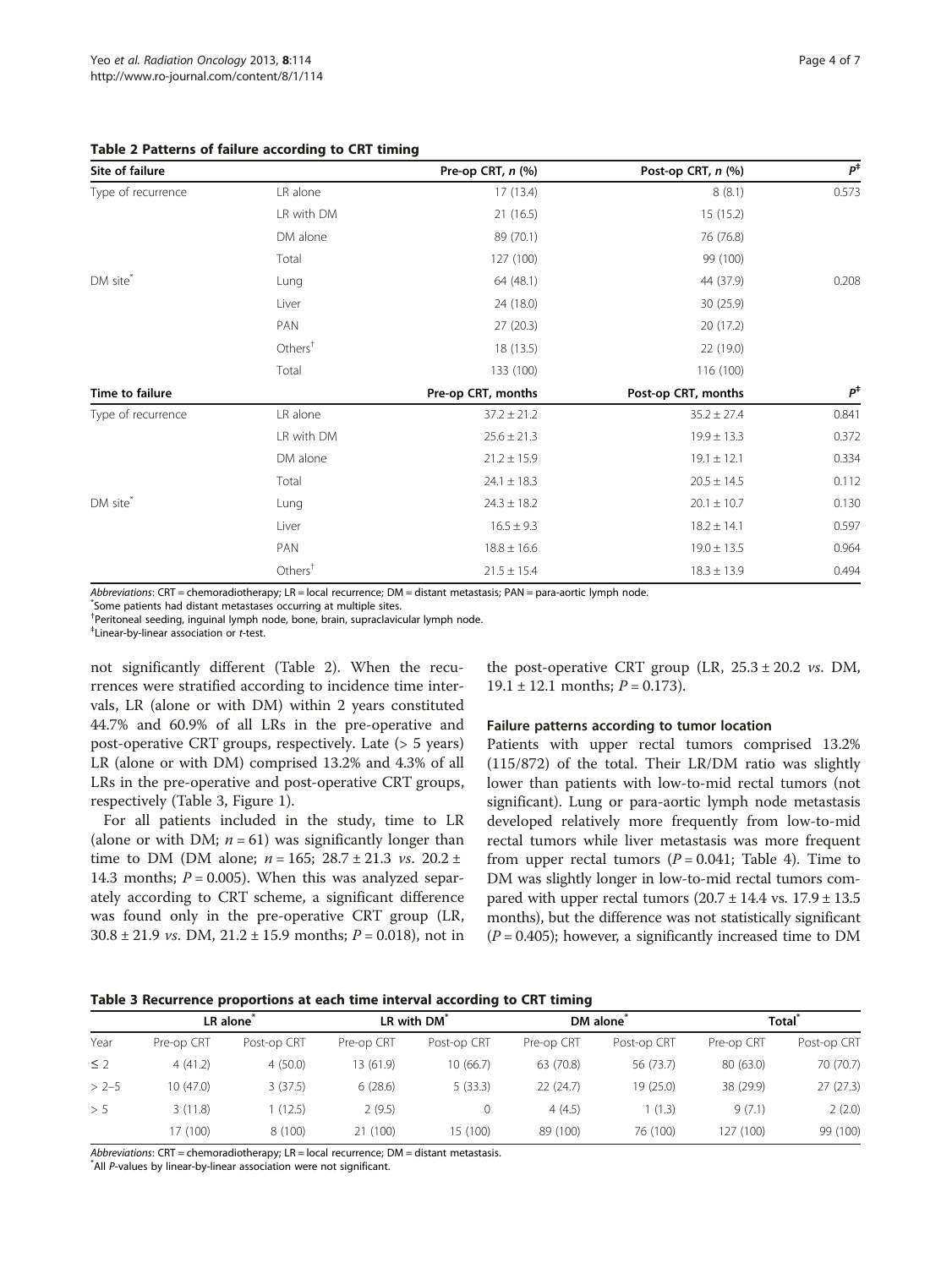<span id="page-4-0"></span>

was detected in low rectal tumors compared with midto-upper rectal tumors  $(24.2 \pm 18.7 \text{ vs. } 18.3 \pm 11.0 \text{ months})$ ;  $P = 0.036$ ) (Figure 2). Among DM sites (in all patients), lung metastasis ( $n = 108$ ) occurred later than liver metastasis ( $n = 54$ ; 22.6 ± 15.6 *vs.* 17.4 ± 12.1 months;  $P = 0.035$ ).

## **Discussion**

Late development of LR in patients with rectal cancer has been reported when pre-operative CRT is performed. Coco et al. reported that almost one-third (28%) of LR was detected beyond 5 years with > 9 years follow-up in 83 LARC patients [\[9](#page-6-0)]. Ngan et al. reported two among three LRs occurred after 2 years, with a median 4 years of follow-up [[10](#page-6-0)]. Moutardier et al. reported that 9 of 10 LRs occurred after 2 years (4/10 after 5 years) and median time to LR detection was 39 months after a median follow-up of 75 months [[11\]](#page-6-0). This late LR development was also reported after application of post-operative radiotherapy. Bentzen et al. reported that only patients with Dukes' C rectal tumors benefited in terms of local control from post-operative radiotherapy, and median time to LR was longer, 34 months after post-operative radiotherapy, compared with 12 months after surgery alone [\[5](#page-6-0)].

Table 4 Patterns of failure according to tumor location

| Site of failure       |             | Low-to-middle,<br>n(%) | Upper,<br>n (%) | $P^*$ |
|-----------------------|-------------|------------------------|-----------------|-------|
| Type of<br>recurrence | LR alone    | 22 (11.3)              | 2(8.0)          | 0.607 |
|                       | I R with DM | 33 (16.9)              | 2(8.0)          |       |
|                       | DM alone    | 140 (71.8)             | 21 (84.0)       |       |
|                       | Total       | 195 (100)              | 25 (100)        |       |
| DM site               | Lung or PAN | 117 (81.3)             | 12 (60.0)       | 0.041 |
|                       | Liver       | 27 (18.7)              | 8(40.0)         |       |

Abbreviations: LR = local recurrence; DM = distant metastasis; PAN = para-aortic lymph node.

\* Linear-by-linear association or chi-square test.



In the current study, we compared time to LR directly between the two CRT groups, both of which received TME-based surgery during the same time period, and showed a tendency of later development when CRT was administered pre-operatively. LR of 13.2% was shown after 5 years in the pre-operative CRT group, while of only 4.3% in the post-operative CRT group. LR within 2 years constituted a higher proportion (60.9%) of all LRs in post-operative CRT than in the pre-operative CRT group (44.7%). LR development took more time compared with DM, but a significant difference existed only in the pre-operative CRT group. Collectively, the preoperative CRT group tended to develop LR later than the post-operative CRT group, and this difference was significant, compared with DM in the pre-operative CRT group.

Recently, the long-term follow-up (median 11 years) outcome of the German randomized trial was published [[12](#page-6-0)]. The 10-year cumulative incidence of LR was still significantly lower in the pre-operative CRT arm, as was the case in a previous report after a median follow-up of 46 months [[1](#page-6-0)]. The cumulative incidences of LR at 5 and 10 years in the intention-to-treat population were 5% and 7.1%, respectively, in the pre-operative CRT arm and 9.7% and 10.1%, respectively, in the post-operative CRT ( $P =$ 0.048 at 10 years). Notably, among seven (12%, 7/60) late (> 5 years) LR, five (23%, 5/22) occurred in the pre-operative CRT arm and two (5%, 2/38) in the postoperative CRT arm. The median time to LR was 15.1 months for the 17 patients without post-operative CRT (post-operative CRT arm), 18.7 months for the 21 patients with post-operative CRT, and 30.7 months for the 22 patients after pre-operative CRT  $(P = 0.05)$ . Compared with this German trial, the present study had some differences. First, compliance with post-operative CRT was significantly inferior than with pre-operative CRT in the German study [[1\]](#page-6-0), while our study selected retrospectively only patients who had received CRT, whether pre- or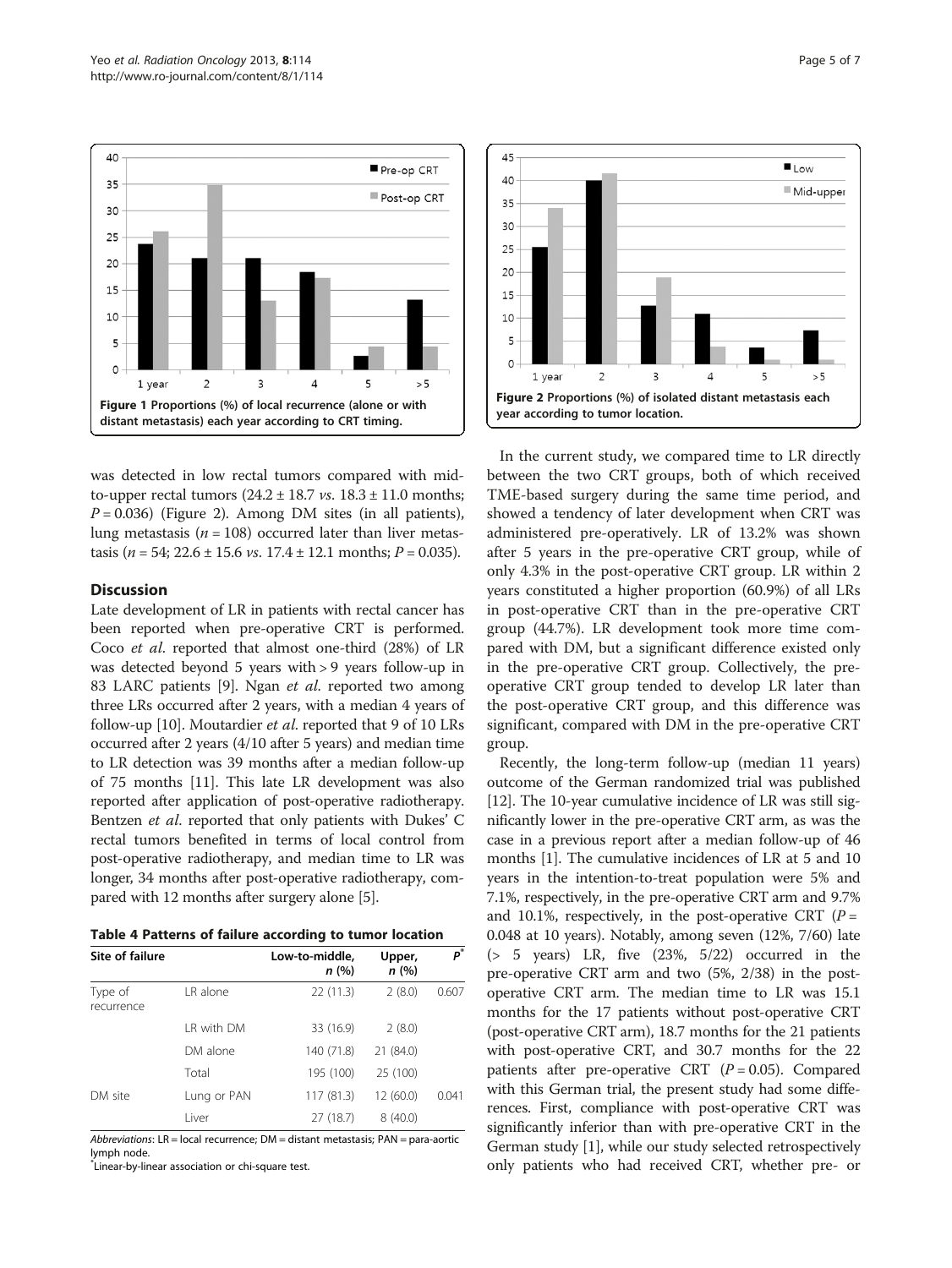post-operative. Second, our patients with upper rectal cancer were included only in the post-operative CRT group. Generally, upper rectal cancer, although the definition of location is somewhat variable, including peritonealization status [\[6](#page-6-0)], has shown relatively lower LR and lower efficacy of pre-operative radiotherapy [[13](#page-6-0)]. The 5-year LR rates for upper and mid-to-low rectal cancer were 2.6% *versus* 9.8% ( $P = 0.056$ ) in the post-operative CRT group in the present study. These differences may have affected our results: no significant difference was seen in the LR rates between the different CRT groups and only a tendency for delayed LR development was identified in the pre-operative CRT group.

The major portion of the lymphatic drainage of the rectum passes along the superior hemorrhoidal arterial trunk, towards the inferior mesenteric artery. The pararectal nodes above the level of the middle rectal valve drain exclusively along the superior hemorrhoidal lymphatic chain. Below this level, some lymphatics pass to the lateral rectal pedicle. These lymphatics are associated with nodes along the middle hemorrhoidal artery, obturator fossa, and the hypogastric and common iliac arteries [[6\]](#page-6-0). In the present study, we demonstrated that tumor location within the rectum influenced patterns of DM. Liver recurrence is reportedly the most common site of distant failure in colorectal cancer, whereas the present study of rectal cancer alone showed that the lung was a more common DM site than the liver. A similar finding was reported by Ding et al., that pulmonary recurrence predominated in LARC patients who received pre-operative CRT [\[14](#page-6-0)]. In their study, tumor location ( $\leq 5$  cm) was significantly associated with pulmonary recurrence. Similarly, we showed that metastasis to para-aortic lymph nodes or the lungs was relatively more frequent in patients with low-to-mid rectal cancer, while metastasis to the liver was more common from upper rectal cancer. Additionally, in the present study, we showed that DM from low rectal tumors occurred later than DM from upper-to-mid rectal tumors, and lung metastasis took a longer time than liver metastasis.

Following initial treatments for patients with LARC, one of the purposes of post-treatment surveillance is to discover a recurrence that is potentially curable. When LR does occur, curative salvage therapy has been of limited success; curative surgery is possible for only 20–30% of patients. However, definitive CRT was recently suggested as a potentially curative option for unresectable LR [[15,16](#page-6-0)]. For oligometastatic status (liver or lung), 5-year survival of up to 50–60% has been achieved [\[17,18](#page-6-0)]. Favorable outcomes have also been reported following curative CRT for isolated para-aortic lymph node metastasis from colorectal cancer [[19](#page-6-0)]. If recurrence can be detected when it is limited in site or number and thus resectable or curable, increased success of salvage therapy can be

expected. The results of the present study, that there are patterns of failure, including time and sites of recurrences, will facilitate optimization of follow-up modalities and schedules. As recurrence rates are lowered through improved treatments, more prolonged follow-up surveillance may be necessary. Follow-up may need to be individualized, based on initial tumor location within the rectum.

This study has some limitations. First, the primary objective was not to investigate patterns of failure in a single arm, but to compare them between two groups managed with different treatment schemes. The two groups did not have different follow-up periods, but follow-up was not sufficiently long to detect late recurrences in some patients; 13.5% (91/673) of the living patients were followed for less than 5 years. Second, only the first site of failure was analyzed. This may underestimate the true incidence of failures compared with studies including total cumulative failures. In particular, whether LR occurrence in patients who previously showed DM alone is true LR or dissemination from the precedent DM is disputable. This situation was identified in 15 patients in the present study.

#### Conclusions

In conclusion, in this study, we showed that LARC patients developed similar patterns of failure whether they received CRT before or after surgery; however, those receiving pre-operative CRT tended to develop later LR. The lung was the most common site of DM. Lung metastasis occurred more in patients whose primary tumor was located in the distal rectum, and it took longer than did liver metastasis. Further extended follow-up may reveal patterns of failure more clearly in LARC patients managed with multimodal treatments. Such information will facilitate optimization of follow-up strategies and provision of successful salvage therapy.

#### Competing interests

The authors declare that they have no competing interests.

#### Authors' contributions

DYK contributed to conception and design of the study, and revised the manuscript. SGY and MJK contributed to analysis and interpretation of data and drafted the manuscript. HJC, MJK, JYB, SYK, THK, JWP, and JHO participated in acquisition, analysis of data and literature research. All authors read and approved the final manuscript.

#### Acknowledgements

This work was supported by a National Cancer Center Grant (NCC-1210490).

#### Author details

<sup>1</sup> Center for Colorectal Cancer, Research Institute and Hospital, National Cancer Center, Goyang, Korea. <sup>2</sup>Department of Radiation Oncology, Soonchunhyang University College of Medicine, Cheonan, Korea. <sup>3</sup>Department of Radiology, Hallym Sacred Heart Hospital, Hallym University College of Medicine, Anyang, Korea.

#### Received: 12 November 2012 Accepted: 28 April 2013 Published: 6 May 2013